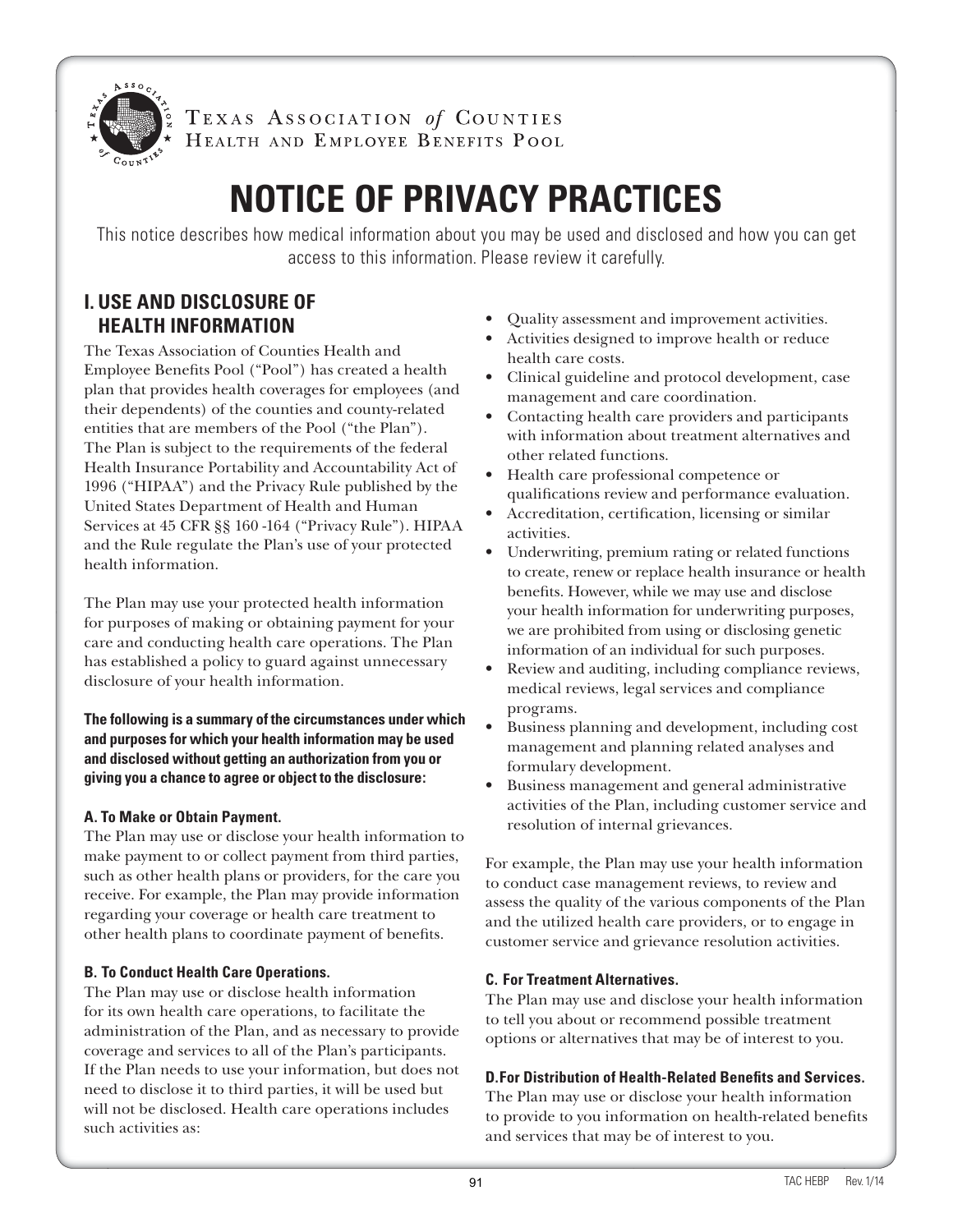## **E. For Disclosure to the Plan Sponsor.**

The Plan may provide summary health information to the plan sponsor so that the plan sponsor may solicit premium bids from health insurers or modify, amend or terminate the plan. The Plan also may disclose to the plan sponsor information on whether you are participating in the health plan.

In addition, the Plan may disclose your protected health information (PHI) to the plan sponsor as necessary for the plan sponsor to perform administration functions on behalf of the Plan. The Plan will not provide your name in connection with your health information and will otherwise de-identify the information to the extent it is practical to do so. PHI will be disclosed to the plan sponsor only upon receipt of a certification by the plan sponsor that the plan sponsor agrees to:

- Not use or further disclose the information other than as permitted or required by the plan documents or as required by law;
- Ensure that any agents to whom it provides PHI received from HEBP agree to the same restrictions that apply to the plan sponsor with respect to such information;
- Not use or disclose the information for employment related actions and decisions or in connection with any other benefit or employee benefit plan of the plan sponsor;
- Report to HEBP any use or disclosure of PHI that is inconsistent with the uses or disclosures provided for of which it becomes aware;
- Make available PHI for amendment and incorporate any amendments to PHI agreed to or required by HEBP;
- Make PHI available to an individual who has a right to access it pursuant to the Privacy Rule;
- Make available the information required to provide an accounting of disclosures in accordance with the Privacy Rule;
- Make its internal practices, books, and records relating to the use and disclosure of PHI received form HEBP available to the Secretary for purposes of determining compliance by HEBP with the Privacy Rule; and
- If feasible, return or destroy all PHI received from HEBP that the sponsor still maintains in any form and retain no copies of such information when no longer needed for the purpose for which the disclosure was made.

Any PHI disclosed by the Plan will be disclosed to the Pool Coordinator designated by the Plan Sponsor. The Plan Sponsor will restrict access to and use of PHI to those individuals who need it to perform plan administration functions or to obtain bids for health

coverage. The plan sponsor will provide an effective mechanism for resolving any issues if such persons use or disclose your PHI inappropriately.

## **F. When Legally Required.**

The Plan will disclose your health information when it is required to do so by any federal, state or local law.

## **G.To Conduct Health Oversight Activities.**

The Plan may disclose your health information to a health oversight agency for authorized activities including audits, civil, administrative, or criminal investigations, inspections, licensure or disciplinary action. The Plan, however, may not disclose your health information if you are the subject of an investigation and the investigation does not arise out of or is not directly related to your receipt of health care or public benefits.

## **H.In Connection With Judicial and Administrative Proceedings.**

The Plan may disclose your health information in the course of any judicial or administrative proceeding in response to an order of a court or administrative tribunal as expressly authorized by such order or in response to a subpoena, discovery request or other lawful process, but only when the Plan makes reasonable efforts to either notify you about the request or to obtain an order protecting your health information.

#### **I. For Law Enforcement Purposes.**

As permitted or required by state law, the Plan may disclose your protected health information to a law enforcement official for certain law enforcement purposes, including, but not limited to, if the Plan has a suspicion that your death was the result of criminal conduct or in an emergency to report a crime.

#### **J. In the Event of a Serious Threat to Health or Safety.**

The Plan may, consistent with applicable law and ethical standards of conduct, disclose your protected health information if the Plan, in good faith, believes that such disclosure is necessary to prevent or lessen a serious and imminent threat to your health or safety or to the health and safety of the public.

#### **K.For Specialized Government Functions.**

We may be required to disclose your information to federal authorities. Federal regulations require the Plan to use or disclose your health information to facilitate specified government functions related to the military and veterans, national security and intelligence activities, protective services for the president and others, and correctional institutions and inmates.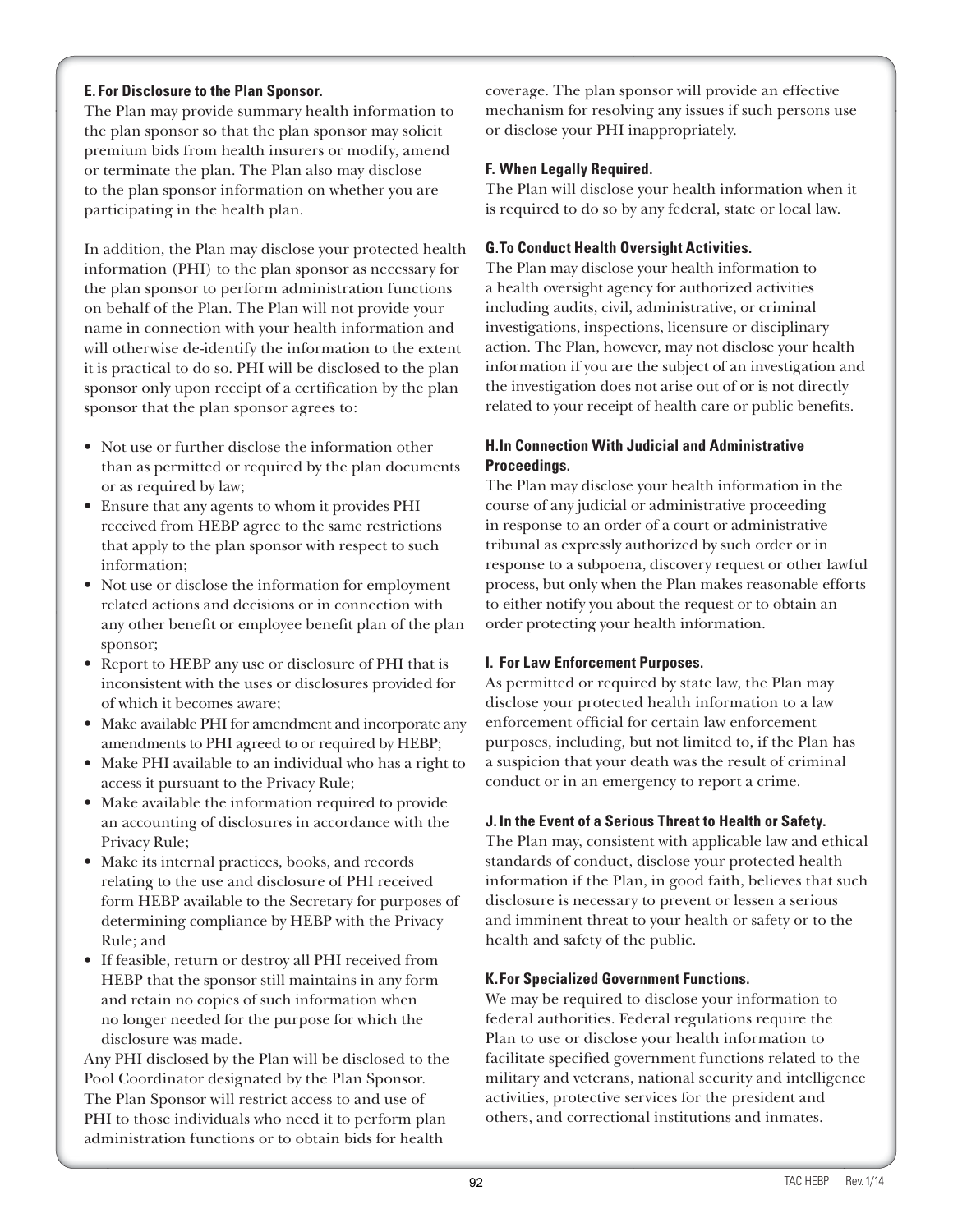#### **L. For Worker's Compensation.**

The Plan may release your health information to the extent necessary to comply with laws related to workers' compensation or similar programs.

#### **M. Public Health Activities.**

The Plan may disclose your protected health information to a public health authority authorized by law to collect such information to prevent or control disease, injury, or disability, and to report such information as birth or death, the conduct of public health surveillance and public health investigations. The Plan also may disclose your information to an appropriate government authority authorized to receive reports about child abuse. The Plan also may disclose your information to a person responsible for activities related to the quality, safety and effectiveness of products regulated by the federal Food and Drug Administration. The Plan may disclose your protected health information to a government authority if there is a reasonable belief that you are a victim of abuse, neglect, or domestic violence.

# **II. AUTHORIZATION TO USE OR DISCLOSE HEALTH INFORMATION**

Other than as stated above, the Plan will not disclose your health information unless you give us your written authorization. Specifically, we must have your written authorization to use or disclose psychotherapy notes except as permitted or required by law and personal information for marketing purposes, in most instances. In addition, we do not sell your personal information. If you authorize the Plan to use or disclose your health information, you may revoke that authorization in writing at any time, unless the Plan has taken an action based on your authorization.

# **III. YOUR RIGHTS WITH RESPECT TO YOUR HEALTH INFORMATION**

You have the following rights regarding your health information that the Plan maintains:

#### **A. Right to Request Restrictions.**

You may request restrictions on certain uses and disclosures of your health information. You have the right to request a limit on the Plan's disclosure of your health information to someone involved in the payment of your care. The Plan is not required to agree to your request, but will certainly consider it. We must, however, agree to any request you may make to restrict disclosure of your personal information to a health plan if the disclosure is for the purpose of carrying out payment or health care operations and is not otherwise required by law and the information pertains solely to a health

care item or service for which you or someone acting on your behalf paid the provider in full. If you wish to make a request for restrictions, please contact TAC HBS Operations Manager at 800-456-5974.

#### **B. Right to Receive Confidential Communications.**

You have the right to request that the Plan communicate with you in a certain way if you feel it is necessary to protect your interests. For example, you may ask that the Plan only communicate with you at a certain telephone number or by e-mail. If you wish to receive confidential communications, please make your request in writing to TAC HBS Operations Manager, P.O. Box 2131, Austin, Texas 78768, Fax 512-481-8481. The Plan will honor your reasonable requests for confidential communications.

#### **C. Right to Inspect and Copy Your Health Information.**

You have the right to inspect and copy your health information. A request to inspect and copy records containing your health information must be made in writing to TAC HBS Operations Manager, P.O. Box 2131, Austin, Texas 78768, Fax 512-481-8481. If you request a copy of your health information, the Plan may charge a reasonable fee for labor for copying, the costs of supplies for creating an electronic copy on portable media, the cost of preparing an explanation or summary of the information if you agree, and postage, if applicable, associated with your request.

#### **D. Right to Amend Your Health Information.**

If you believe that your health information records are inaccurate or incomplete, you may request that the Plan amend any records in its possession. A request for an amendment of records must be made in writing, must express a reason the records should be amended, and must be sent to TAC HBS Operations Manager, P.O. Box 2131, Austin, Texas 78768, Fax 512-481-8481. The Plan may deny the request if it does not include a reason to support the amendment. The request also may be denied if your health information records were not created by the Plan, if the information requested is not part of a designated record set, if the health information you are requesting to amend is not part of the Plan's records, if the health information you wish to amend falls within an exception to the health information you are permitted to inspect and copy (including psychotherapy notes, and information compiled for or in anticipation of a civil, criminal or administrative proceeding), or if the Plan determines the records containing your health information are accurate and complete.

#### **E. Right to an Accounting.**

The Privacy Rule requires the Plan to keep a record of certain disclosures of health information, such as